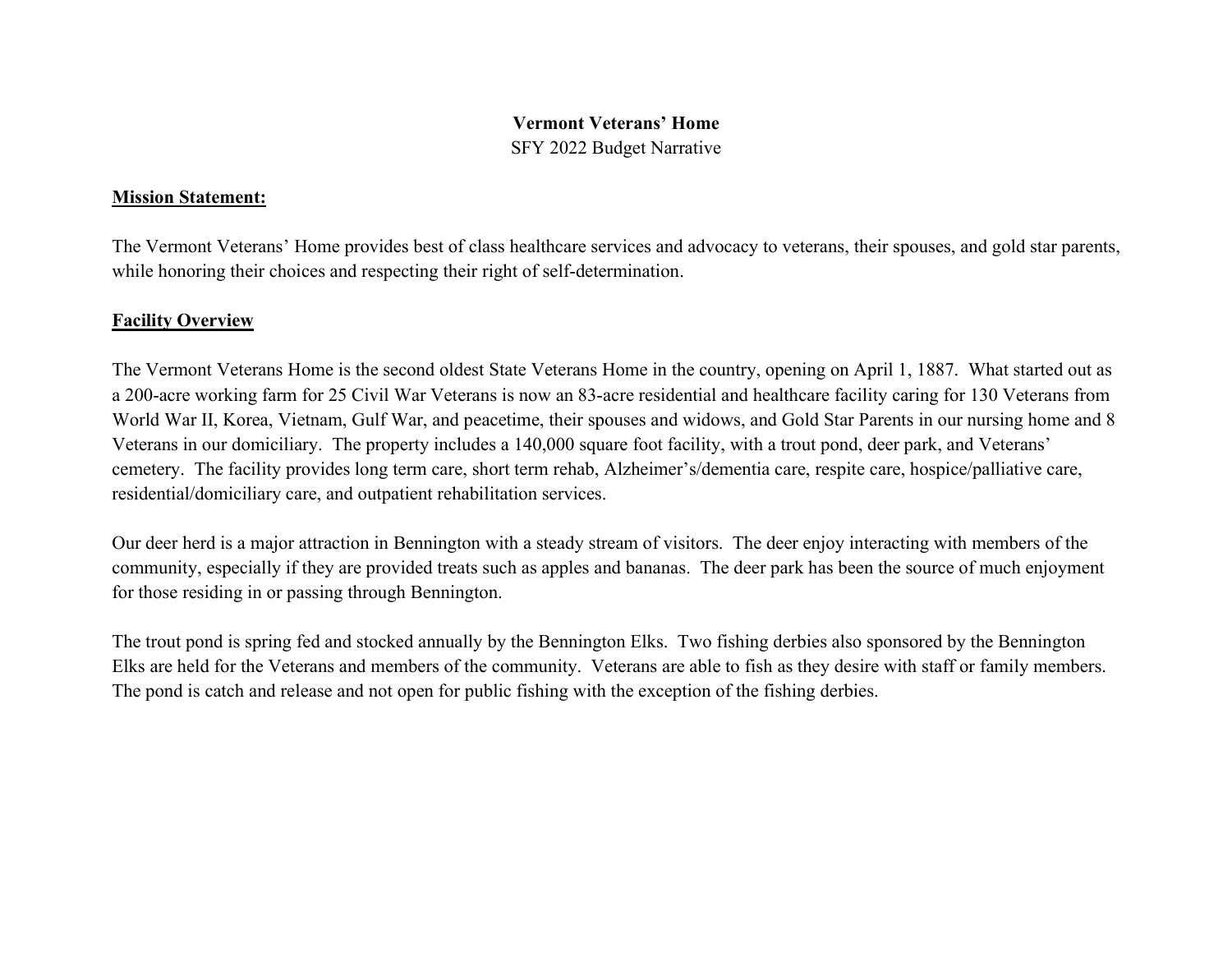### Departments:

### ADMINISTRATION:

This department oversees the daily operation of the facility, ensuring regulatory compliance with Federal and State statutes. This Department includes the Chief Executive Officer, Chief Operating Officer, Director of Nursing and Assistant Director of Nursing. This department also provides clerical support to various other departments within the facility.

### NURSING

This department includes the facility's Registered Nurses (RN), Licensed Practical Nurses (LPN), and Licensed Nursing Assistants (LNA). Members of this department provide the 24-hour care and supervision the Veterans and Members require for the skilled nursing facility, and intermittent oversight of the Veterans and Members who reside in the facility's residential care/Domiciliary section.

### MEDICAL

The facility contracts with the local Veterans Administration Community Based Outpatient Clinic for Physicians and Physician's Assistants to provide medical care for our Veterans and Members. A Geriatric Psychiatrist from the White River Junction Veterans Medical Center joined our list of providers and is on sight 4 hours every other week. The facility also has contracts with a Medical Director, a pharmacy, a rehabilitation company, and various individual medical providers in order to meet the needs of our Veterans and Members.

### **DIETARY**

This department includes the Dietitians, Cooks and Utility Workers, who prepare over 140,000 meals annually for our Veterans and Members. They also ensure nutritious snacks are provided and that the Veterans and Members receive the physician ordered diet. The dietary staff also provides refreshments for various facility activities.

## MAINTAINENCE, LAUNDRY and HOUSEKEEPING

This department is responsible for the daily upkeep of the facility and surrounding grounds, including but not limited to preventative maintenance, mowing of lawns, plowing of driveways, feeding and care of the deer herd. All Veteran and Member laundry and facility linens are washed and dried on site by the laundry staff.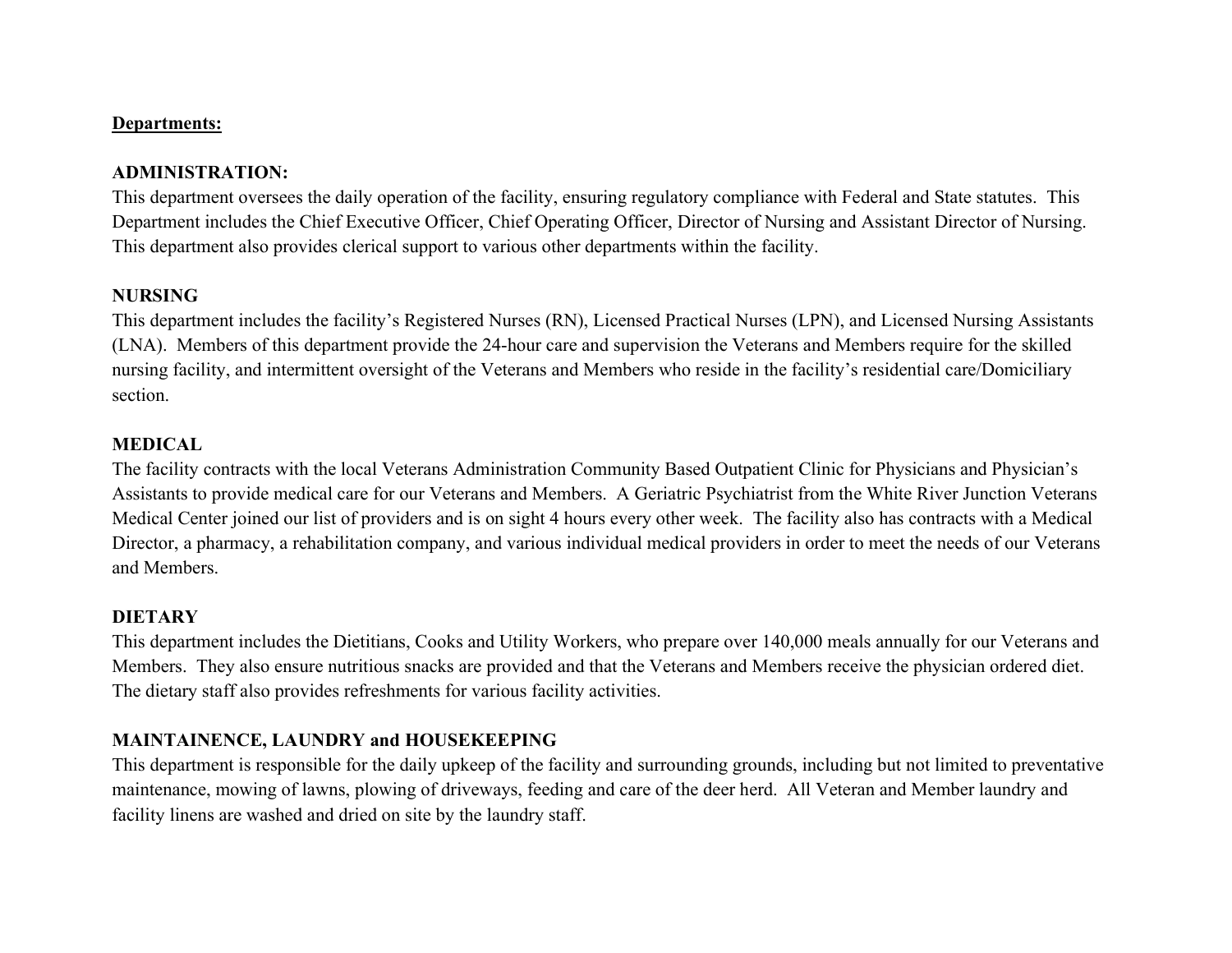## RECREATION SERVICES

Daily activities are planned and run by members of this department. Activity programs are offered 7 days a week as well as both on and off site. Programs include, bingo, current events, holiday parties, and an air rifle and pistol range. The facility maintains a wheelchair access bus and three wheelchair accessible vans to transport Veterans to and from various community locations such as the Dorset Playhouse, the Bennington Elks and various community medical providers.

### SOCIAL SERVICES

This department provides for the emotional and psychosocial wellbeing of our Veterans and Members. They provide individual services and well as support groups. The facility has a caregiver support group for family members of our Veterans and Members with cognitive impairments, a bereavement support group, and a support group called 'The Brotherhood" is for our combat Veterans. Unique and cutting-edge interventions are used to help our Veterans deal with PTSD; these include Music and Memory, and yoga. The social services department also arranges for community services for our short-term Veterans and Members who are discharged home after their stay with us.

### **FINANCE**

This department ensures the accurate billing of Medicare, Medicaid, third party insurances, and private funds for services rendered. They also complete facility time an attendance and are responsible for maintaining the facility's financial statements and other records. Members of this department will also assist Veterans and Members with Medicaid applications and managing their personal funds as needed.

### Services Provided:

## LONG TERM CARE

The facility currently has 130 skilled nursing facility beds. We are able to provide traditional nursing care services for individuals who are no longer able to reside independently or with family in the community. Long term care includes 24-hour care and supervision by licensed nursing personal, meals, medications, laundry services, housekeeping services, social work services, recreations services, chaplain services, and medical care.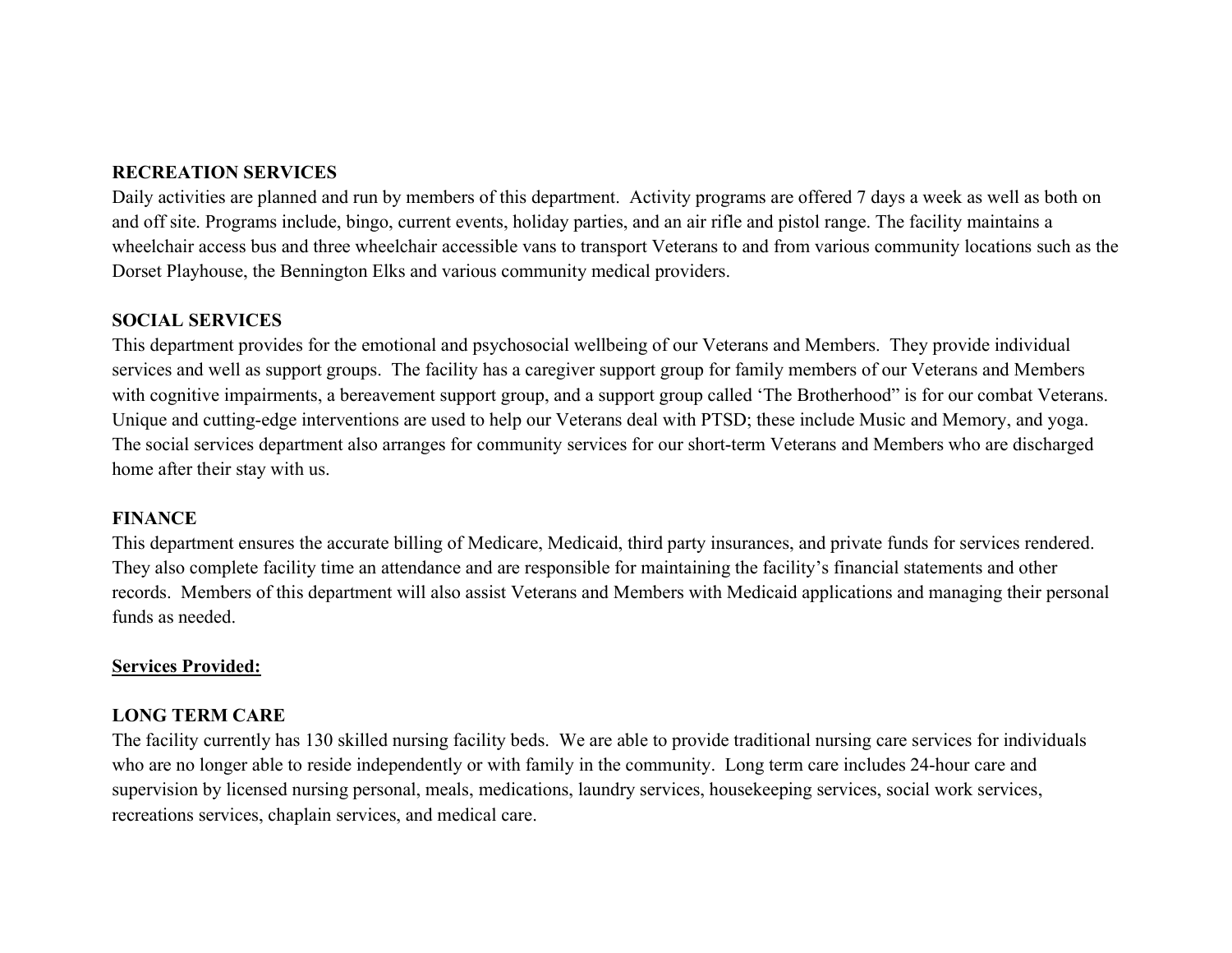### SHORT TERM REHAB

Veterans or Members recovering from orthopedic or cardiac surgery, stroke or other major illness come to the facility immediately following a hospitalization to receive rehabilitation services which allow them to return home. In addition to the care and services provided to our long-term care Veterans and Members those individuals admitted for short term rehab receive services from physical, occupational and speech therapy. Our social work staff assists with arranging any and all necessary community services to help the Veteran or Member transition back to their previous living environment.

#### ALZHEIMER'S/DEMENTIA CARE

The facility maintains a 30-bed memory care neighborhood called Cardinal Point. This secure neighborhood provides our Veterans and Members with the ability to move around freely both inside and outside of the facility while ensuring for their safety. The Namaste Program, which provides care in a relaxing and comforting environment, was started at this facility with the help of consultant Joyce Simard. In an integral part of our memory care program. This program has been the subject of a book, "The Namaste Care Program for People with Dementia" now in its second edition and has been featured in various national healthcare publications. Ms. Simard travels the world education others on the benefits of the Namaste Program. More information on this program can be found at: http://www.joycesimard.com/namaste-care-simard.html

The facility was the only State Veterans' Home and the only skilled nursing facility in Vermont to be a recipient of a "Music and Memory" grant. This program provides iPods to those with cognitive loss. The music is individualized to each Veteran's or Member's personal preference and is used to help provide comfort and reassurance when needed. The use of music by those with cognitive loss has been shown to help reduce the use of antipsychotic medications in long term care facilities. More information on this program can be found at: www.musicandmemory.org

The Board of Trustees for The Vermont Veterans' Home funds an arts program with the Vermont Arts Exchange for our Veterans and Members on Freedom Village. This program allows those with cognitive loss to express themselves through various art mediums. A gallery exhibition is held annually both at the facility and a local art gallery. The trust funds established for the Board of Trustees prohibits the use of these funds for operational costs.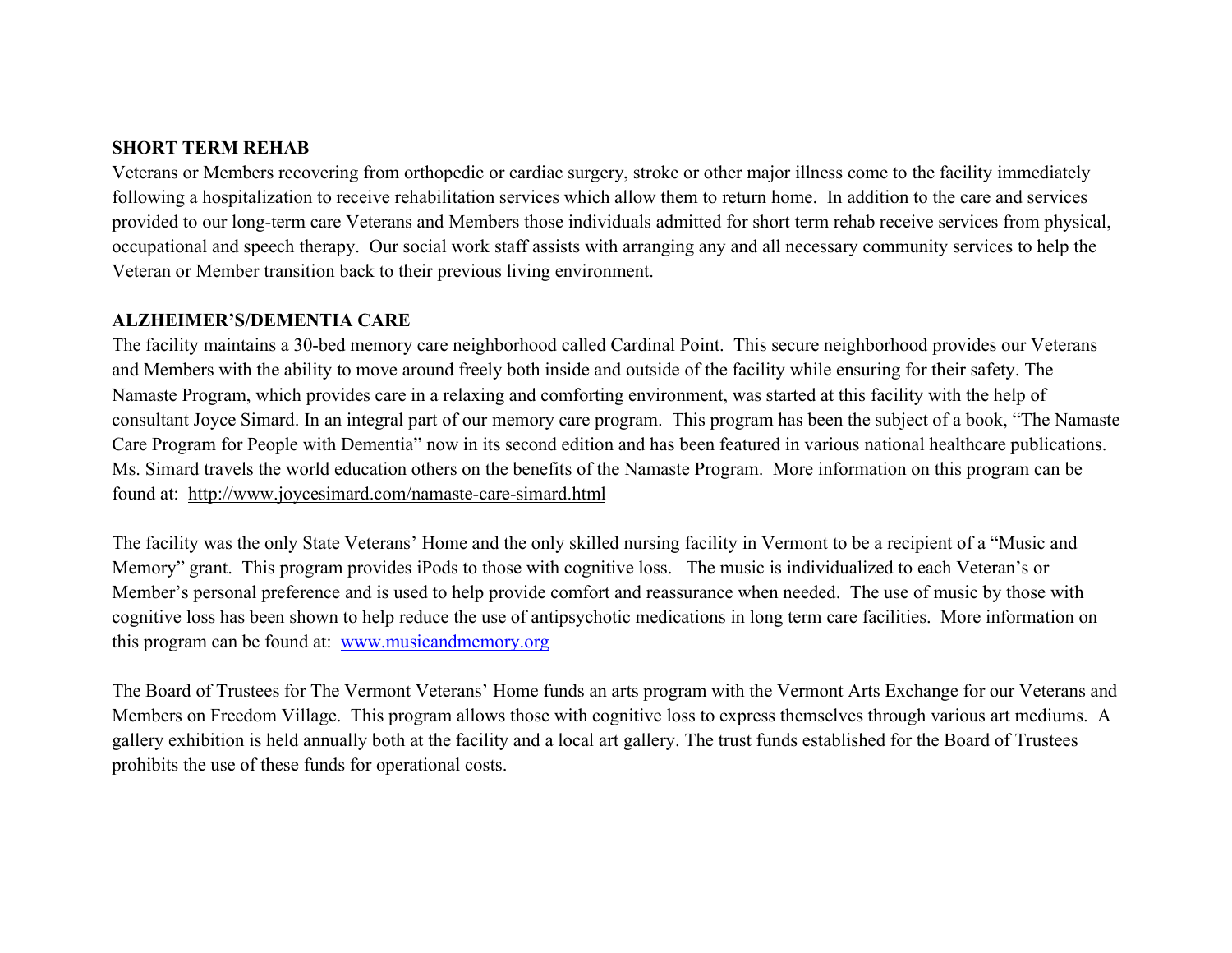### RESPITE CARE

Respite Care is just that, a respite for the caregiver of an individual requiring extensive medical care in the community. Community caregivers will have their loved one stay with us while they take a short vacation, have their own medical needs attended to or for just some time away from the demands of being a 24-hour caregiver. Respite care Veterans and Members have stayed for as little as a few days to a few months prior to returning home again.

# PALLATIVE/HOSPICE CARE

Palliative or end-of-life care is provided to the facility's long-term care Veterans and Members who are at the end of life and for those individuals admitted to the facility especially for end-of life care. The facility has a dedicated room for end-of-life care called the Reagan Room. This private room and nearby living room provide ample private space for family and friends to visit with the Veteran or Member. Support services from Social Services and the Chaplin are provided in addition to high quality nursing care. Several staff members are trained in massage and Rikki; these services are provided to the Veteran or Member as requested.

The facility now has contracts with two Medicare Hospice provider. Veterans and Members now have the choice between the two providers when considering end of life care. These contracts allow us to offer end of life services and receive a higher reimbursement for the services provided. Additionally, this contract will deliver additional support services for the Veteran and their family members during the dying process.

## RESIDENTIAL/DOMICILLARY CARE

The facility has an 8-bed residential/domiciliary (Dom) care offering. This is similar to assisted living care. Veterans and Members who reside in the "Dom" require little assistance with bathing, dressing, and medication management. Meals, laundry services, social services, recreational programs, chaplain services, and limited nursing care are provided.

## OUTPATIENT REHABILITATION SERVICES

Rehabilitation services such as physical therapy, occupational therapy, and speech and language therapy are provided to Veterans and Members residing in the community. These individuals do not need or require 24-hour care and supervision; however, they could benefit from some additional therapy services to improve their independence in the community. These services are arranged directly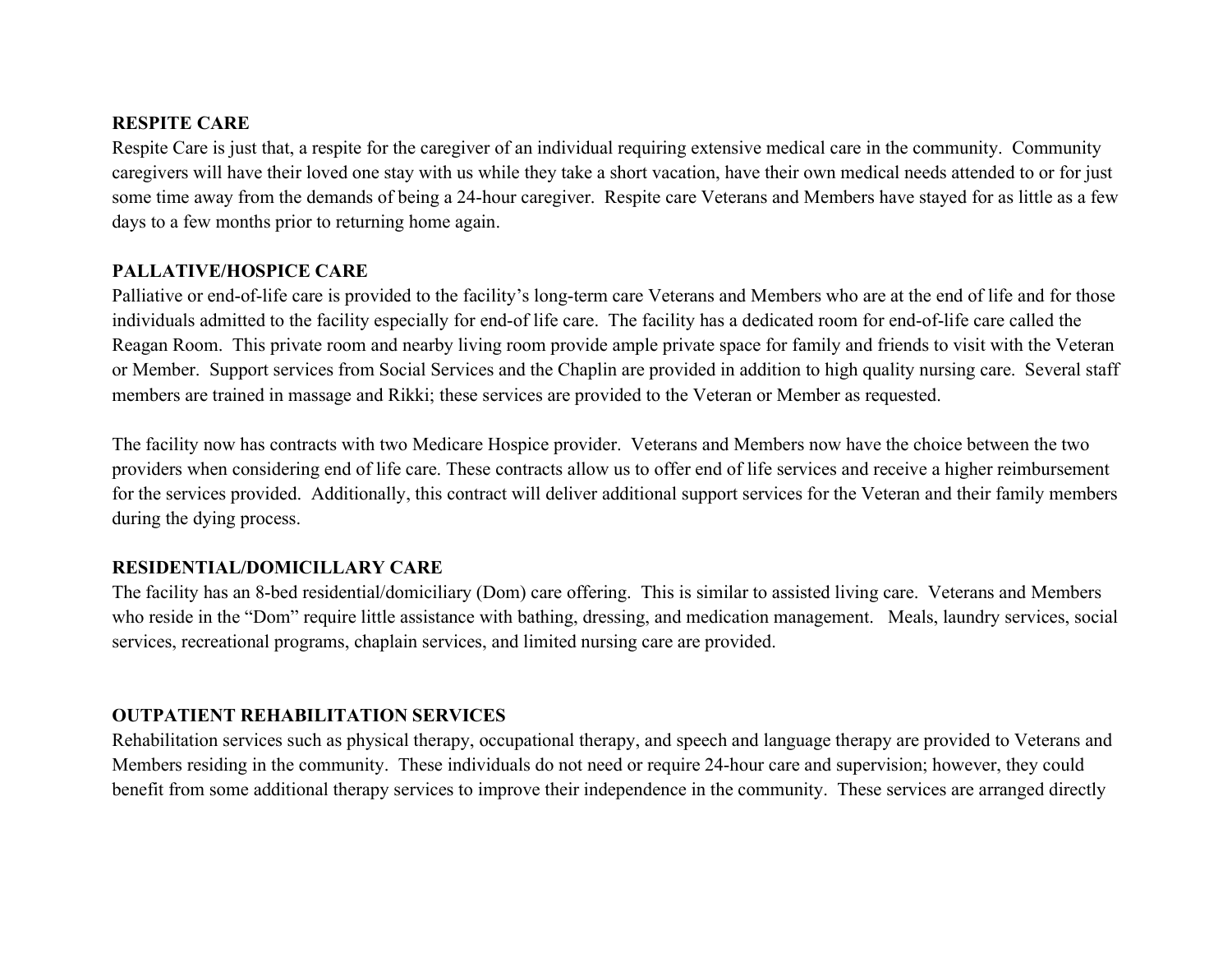with our contract rehabilitation company. Therapy services are provided at a frequency determined by the medical professionals, usually a few times a week.

### Guest Room

The facility has a guest room that family member may use free of charge overnight. Reservations are required and are on a first come first serve basis. The room was renovated with a generous donation from the Vermont American Legion. It is now like a hotel room with a queen size bed, couch and a table with chairs. Meals can be purchased through our Dietary department. Additionally, with this generous donation, VVH will expand its guest room inventory by an additional two rooms in unused space on the third floor of the original house. This was completed prior to COVID -19 pandemic.

### Revenue Sources

Revenue to operate this facility is derived from three (3) sources which include: Federal Funds, Special Funds and General Funds. Federal Funds consists of Medicare, Veteran's Administration (VA) Per Diem and VA Stipend. Special Funds consists of Medicaid, both Vermont and New York, Private Pay and Commercial Insurance. General Funds are from the Legislature. It is important to note that over eighty-eight percent (88.4%) or \$21,604,199 of the facility's revenue comes from sources other than General Funds.

### General Funds

Our General Fund request is \$2,843,321, which is a decrease of \$15,058 or 0.5% lower than our FY2021 request. In discussing our FY2022 budget with Finance & Management, the recommendation was to keep our General Fund request level and to request a Budget Adjustment for FY2022. Management believes the Budget Adjustment request will be in excess of \$4 million dollars.

### Medicare

Medicare revenue is obtained for those Veterans and Members who are eligible for care and services paid for through the federal Medicare program. In order for care and services to be paid for at this facility an individual must have had a qualifying hospital stay, a 3-day hospital stay in the 30-days prior to admission to the facility or have been discharged from another skilled nursing facility for which Medicare paid for care and services within 60-days of their admission to this facility. Once that criterion is met Medicare will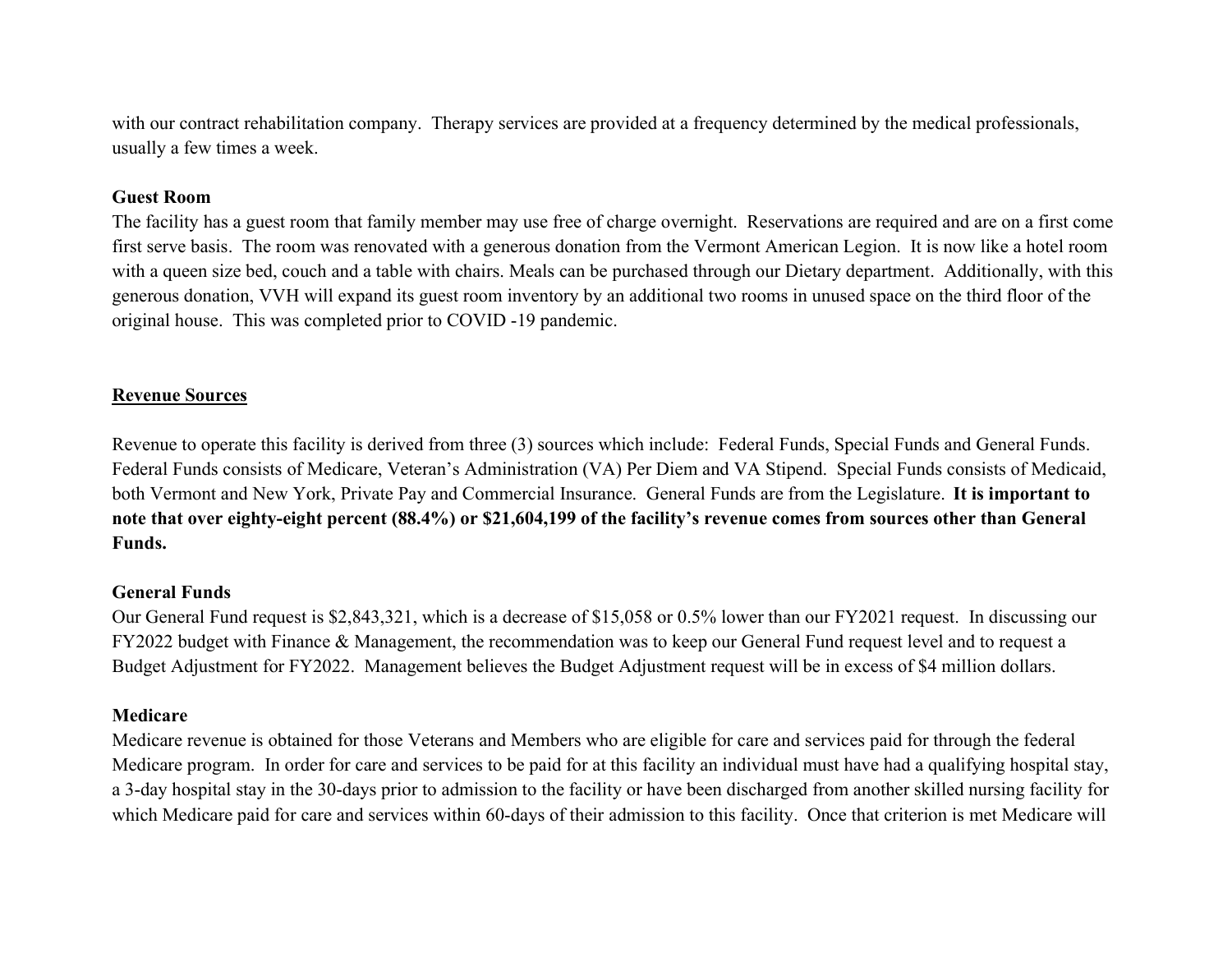pay for a short period of time, not to exceed 100 days. Medicare pays 100% of the cost of care for the first 20 days of admission to the facility. From days 21 to 100 there is a per day Medicare copay paid with private funds, Medicaid or commercial insurance. Currently this co-pay amount is \$184.50. Individuals must have a Medicare skilled need for care and services to be covered by Medicare. When they no longer meet this need, Medicare discontinues payment; there is no guaranteed number of Medicare covered days. A daily rate of reimbursement is determined for each individual based on the care and services provided. Due to the Center for Medicare and Medicaid Services (CMS) implementation of reimbursement called Patient Driven Payment Model (PDPM), every seven (7) days after the initial 20 days, reimbursement rates are decreased by 2.0%. We are expecting an average daily reimbursement rate of \$475 per day.

### **Medicaid**

Medicaid revenue is received from the states of Vermont and New York for Veterans and Members who have been deemed eligible by their respective state, for Medicaid coverage. On October 24, 2016, the Vermont Agency of Human Services (AHS) received approval for the State to expand the Medicaid program under section 1115(a). Special Terms and Conditions (STCs) number 23 states that reimbursement is no longer subject to the upper payment limits specified in 42 CFR 447.362. Basically, the upper payment limit is the maximum that Medicaid could reimburse if the patient were Medicare. On August 24, 2018, VVH received a letter from the Division of Rate Setting stating that our new daily interim rate will be \$475, which is an increase of \$230 from our previous interim rate of \$245. In our FY22 budget, VVH used an interim daily rate of \$475.00. As in the current budget year, we have not included any settlement monies in our FY2022 budget.

Currently New York Medicaid reimburses VVH at \$232.39 per day. There is no information regarding if New York applied for or received approval to expand Medicaid like Vermont did. These rates include all the services listed under the long-term care heading above. At least annually Veterans and Members receiving Medicaid benefits must provide updated documentation to shown they remain eligible for Medicaid benefits. We are projecting a lower daily census for New York Medicaid based upon our recent history. Currently, we are not actively marketing for New York Medicaid recipients because of their stringent regulations and prior approval.

## Private Pay

When Veterans and Members are not eligible for Medicare, Medicaid, Veterans' Administration Benefits, or other commercial insurance they are responsible for the daily per diem rate which is \$335 for a private room and \$315 for a semi-private room. This daily rate includes room, board, activities, and social work services. All other services including pharmacy and rehabilitation services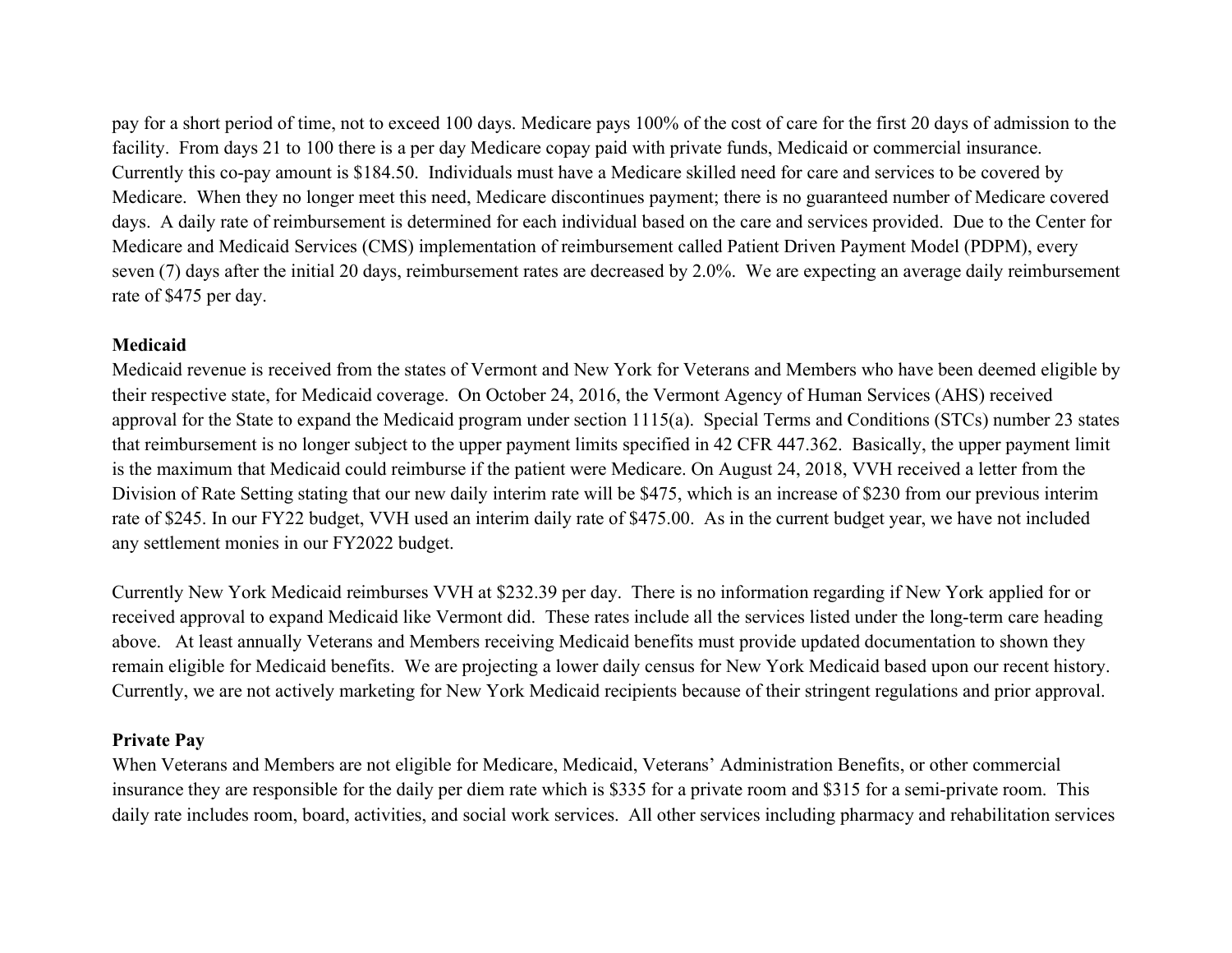are an additional charge. The Veterans' Administration Stipend, which is explained below, decreases the daily rate for Veterans only, to \$219.38 for a private room and \$199.38 for a semi-private room.

#### Veterans Administration Per Diem

For Veterans who are determined to be 70% or more service- connected disabled by the Veterans' Administration (VA), the VA will pay a daily rate of \$439.67. This rate includes room, board, medical care, pharmacy, laboratory services, rehabilitation services, activities, social work, and transportation. Specialty medical equipment can be provided by the VA as long as the equipment needed is related to their service-connected disability.

#### Veterans Administration Stipend

The VA will pay a daily stipend to all Veterans admitted to the nursing home, with the exception of Veterans who are 70% or more service-connected disabled. This stipend is used to reduce the out of pocket expense when a Veteran is private pay and to offset the shortfall between the actual cost of care and Medicaid reimbursement for Vermont and New York Medicaid Veterans. The daily stipend of \$115.62 is included in our FY 2022 budget.

### Commercial Insurance

Commercial insurances such as AARP, TriCare, and Blue Cross Blue Shield will pay the co-pay starting at day 21 of a Medicare stay and, in some cases, pay a per diem rate which varies per policy. In some instances, a pre-authorization is needed, and if the facility is not within the provider's network, they will not approve admission to the facility for the individual Veterans.

### Key Budget Issues

### **CENSUS**

Over the past 10 years the average daily census at the Vermont Veterans' Home has steadily declined from 150.1 in 2010 to 119.9 in FY 2020 This decline is related to the increase focus on keeping individuals' home as long as possible prior to placing them in a nursing home. The impact of COVID-19 has hit nursing homes particularly hard which continued in the latter half of FY2020 and continues in FY 2021. Our census has decreased from the 122 in the early part of FY2020 to the most recent average daily census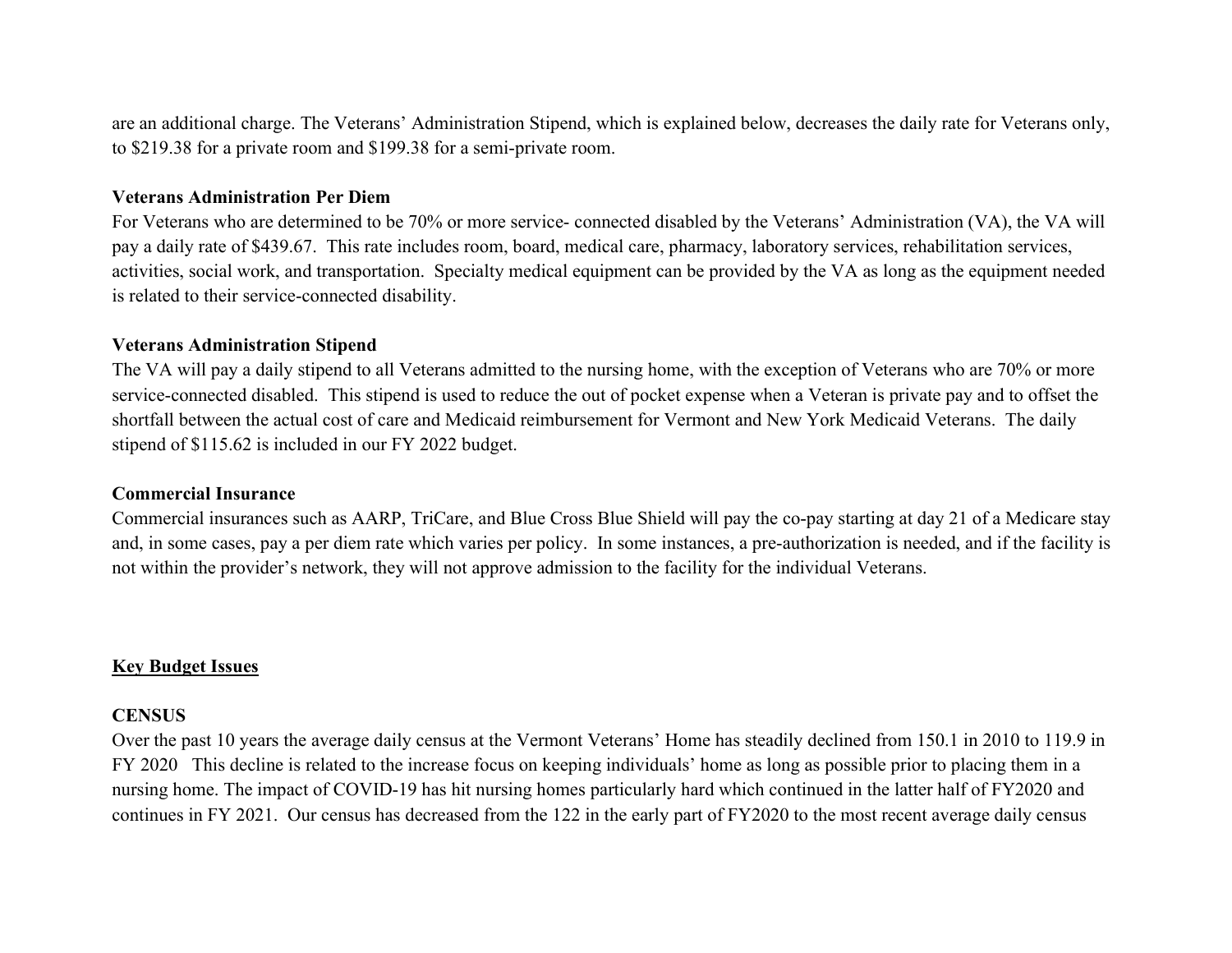(ADC) of 95. In order to keep COVID-19 from entering the building, VVH has taken the proactive steps to reduce admissions to 1 per week. VVH has vaccinated over 94% of our veterans and members and almost 50% of staff, which, when compared to other nursing homes, reflects a very high participation rate. VVH anticipates that our census will return to pre-COVID levels early in FY22. Until recently, we were proud that we have not had a single case of COVID at VVH. This is a major effort with our frontline clinical staff, our Medical Director Dr. Peter King and many others. Unfortunately, we did experience two cases with one American Hero passing. Per the Department of Disabilities, Aging and Independent Living website the latest utilization statistics is from September 2020. Overall nursing facilities in the state reflected an average occupancy rate of 75.02% and 73.39% for Bennington County. The Vermont Veterans' Home is currently at 73.1% and was at 84.03% in the report for September 2020. https://dail.vermont.gov/sites/dail/files//documents/DRS\_occupancy\_sep\_2020.pdf VVH has established our FY 22 budget with a census goal of 125.

## Fixed Costs

\$19,228,578 or 78.7% of the FY 22 budget are fixed costs which include:

| Salaries and Benefits    |              | \$16,982,960 |
|--------------------------|--------------|--------------|
| Medicaid Bed Tax         | SS.          | 639,470      |
| <b>State Allocations</b> | $S_{\alpha}$ | 981,288      |
| (DII, HR, Insurances)    |              |              |
| <b>Utilities</b>         | S –          | 624,860      |

## Cost of Care

Veterans are requiring higher levels of care when compared to just 5 years ago. Today's nursing home residents were hospital patients just a few short years ago. Medications are becoming increasingly expensive and often times fall on the facility to pay for. Currently, over 88% of our Pharmacy expense is for Service-Connected Veterans. This has been increasing steadily from 56.6% in FY13 to its current level due to Vietnam era veterans who were injured or exposed to Agent Orange during their service to our country. Per Federal regulations for State Veterans Homes, VVH is required to cover the cost of pharmacy expenses for Service Connected-Veterans. Without a change in federal regulations VVH cannot obtain medications for these Veterans from the VA or bill any other insurance they may have which would offset this cost. With increased frequency, a Veteran's or Member's insurance will not cover the cost of medication, and there is not a more cost effective alternative available.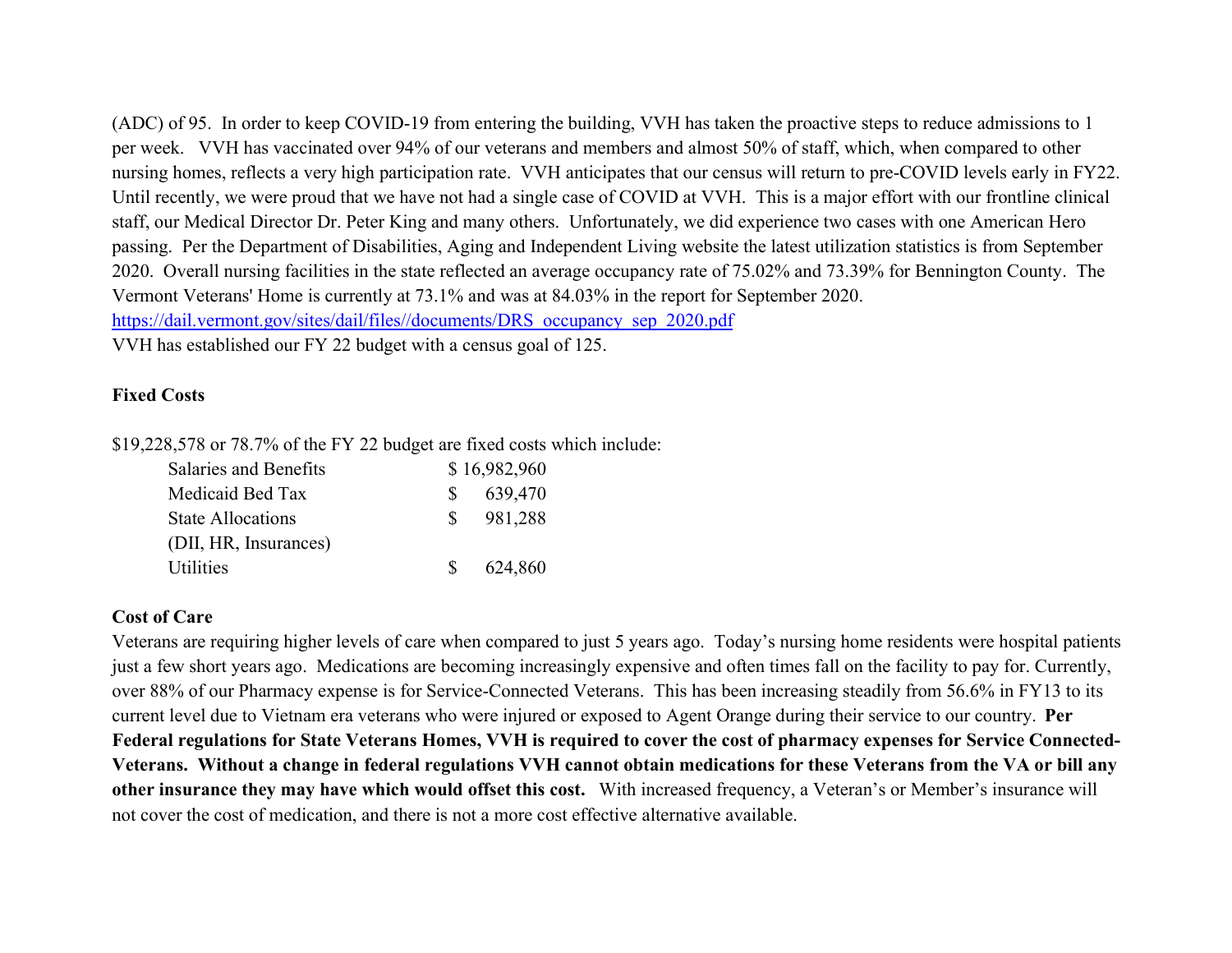#### Worker's Compensation

In FY 2021, we originally did not anticipate an increase in our Worker's Compensation (WC) costs from FY2020 of \$468,638 to \$634,270. Our FY 2022 budget reflects a \$86,223 or 13.6% decrease.

### Accounts Receivable

The facility has had some success in collecting outstanding debt, but there remain several large accounts that are pending in probate court. Despite the judgment the facility has yet to receive any funds from the party involved. We have followed up many times during the past year with the Attorney and there has been no change. The estate is still in probate.

Veterans, Members, and their families continue to voice their opinion that care and services at the facility should be free of charge. A member of the facility's business office meets with the Veteran, Member and/or responsibly party prior to admission to explain their financial responsibility to the facility. Due to COVID, we have been experiencing some delays in families renewing their Vermont Medicaid eligibility which means that Vermont Medicaid does not pay.

## Overtime and Family Medical Leave Act Use

Despite changes in the nursing schedule that afforded every member of the nursing staff (every other weekend off) the call out rate at the facility remains relatively unchanged over the past 3 years, averaging between 8% to 9%. FY 20 average call out rate was 8.5% and we used 13,933.4 hours of FMLA. The reason for the increase in FMLA usage is due to COVID policies that were implemented. Overtime use is directly related to the number of employees who call to say that they will not be able to work their scheduled shift, Veterans requiring one on one staffing, and those on extended absences. Our actual FY20 Overtime was \$778,202 and that is what is being budgeted for FY2022. Additionally, VVH spent over \$380,000 for COVID-19 pay to employees during FY20 and into FY21. We have experienced an increase in 1:1 hours due to behavioral issues over the past several years. In calendar year 2018, we had 32,424 hours (15.6 FTEs); calendar year 2019 36,727 hours (17.7 FTEs) and calendar year 2020, 43,863 hours (21.1 FTEs). This represents a 16.3% compounded annual growth rate over the past three years. This has impacted staffing and the increased utilization of agency staffing. As stated later in the narrative, we have increased agency staffing expense.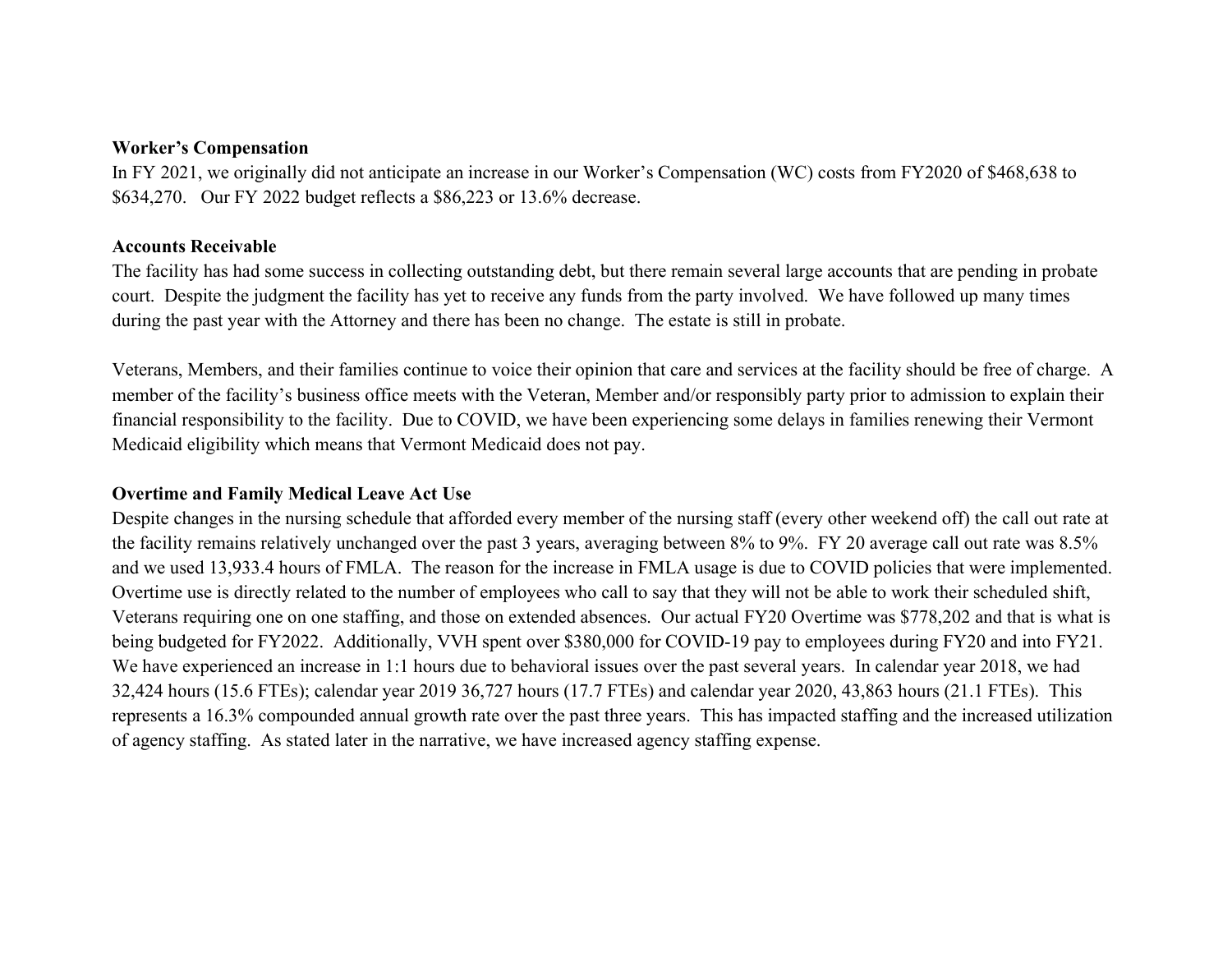## The Impact of COVID-19 on the Home

COVID-19 has had a dramatic impact on our operational budget. The increases in cost come from the increase expense of purchasing Personal Protective Equipment, increase staff cost associated with daily employee screening and regular staff testing, and the supervision of visits between family members and our Veterans.

VVH had to prohibit staff who work at other healthcare facilities from working at our facility. This decision was made to reduce the risk of transmission of COVID-19 from one healthcare facility to another. This prohibition and the need for several of our staff members to remain at home with their school aged children resulted in an increase in temporary agency staff use.

Admissions were initially placed on hold when the pandemic started but we are now admitting one Veteran or Member per week. We slowed admissions due to the need for new admissions to quarantine and to ensure we have adequate personal protective equipment (PPE) supplies in the event the home experiences an outbreak. We have worked with Buildings and General Services (BGS) who has been helpful in securing new vendors to purchase PPE from. At times it does take a while for supplies to be received and VVH has ordered reusable isolation gowns, gloves, N95 masks and face shields through BGS. A sample of price increases over the past year: Gloves in January 2020 was \$3.72 per box of 100, now it is \$24.00 for the same box. Procedure masks were \$0.13 each in June 2019 and now they are \$0.52 each.

### Budget Assumptions

The FY2022 budget assumes an average daily census of 125 which is no change from the current FY2021 budget. Reviewing historical trends, there has been a slight payor mix change from Vermont and New York Medicaid to VA Service connected and Private Pay. Our budget assumes that the Domiciliary continues to be at 100% occupancy. Below in Table 1 shows recent trends in average daily census.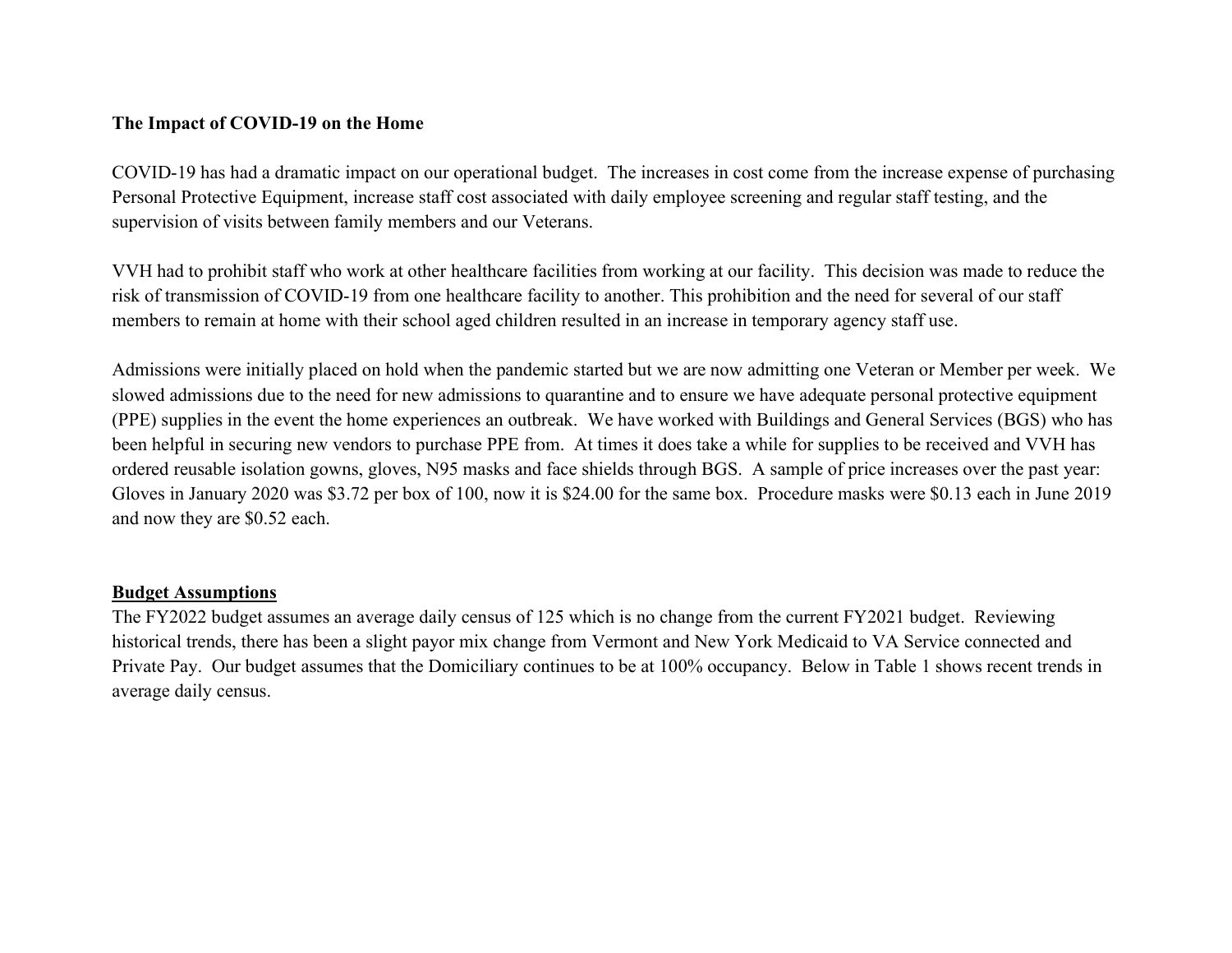| Table 1            |                    |                    |                    |                           |                           |                           |
|--------------------|--------------------|--------------------|--------------------|---------------------------|---------------------------|---------------------------|
| Payor              | Act<br><b>FY17</b> | Act<br><b>FY18</b> | Act<br><b>FY19</b> | <b>ACT</b><br><b>FY20</b> | <b>Bud</b><br><b>FY21</b> | <b>Bud</b><br><b>FY22</b> |
| VT Medicaid        | 54                 | 50                 | 51                 | 53                        | 54                        | 56                        |
| NY Medicaid        | 11                 | 7                  | 5                  | 4                         | 3                         | 3                         |
| Private Pay        | 20                 | 27                 | 29                 | 26                        | 27                        | 24                        |
| Medicare           | 4                  |                    |                    | 3                         | 6                         | 6                         |
| VA                 | 29                 | 30                 | 31                 | 33                        | 35                        | $\frac{36}{5}$            |
| Total              | 118                | 119                | 121                | 119                       | 125                       | 125                       |
| Domiciliary        | <u>8</u>           |                    |                    | −                         | <u>8</u>                  | $\frac{8}{5}$             |
| <b>Grand Total</b> | 126                | 126                | 128                | 126                       | 133                       | 133                       |

Vermont Medicaid reflects an increase in net revenues, anticipated daily census is increasing from 54 to 56 while private pay is decreasing from 27 to 24. Table 2 below shows the net revenue comparison from FY21 to FY22.

|                          | Table 2      |              |                            |
|--------------------------|--------------|--------------|----------------------------|
| <b>Payor</b>             | <b>FY 21</b> | <b>FY 22</b> | <b>Increase (Decrease)</b> |
| VT Medicaid              | \$9,438,244  | \$9,787,475  | \$349,231                  |
| NY Medicaid              | 254,467      | 254,467      |                            |
| Private Pay              | 2,006,675    | 1,746,569    | (260, 106)                 |
| Medicare                 | 1,040,250    | 1,073,939    | 33,689                     |
| <b>VA</b>                | 5,462,604    | 5,777,264    | 314,660                    |
| <b>Total SNF</b>         | \$18,202,240 | \$18,639,714 | \$437,474                  |
| Domiciliary              | 158,906      | 80,431       | (78, 475)                  |
| <b>Total Net Revenue</b> | \$18,361,146 | \$18,720,145 | \$358,999                  |
| VA Stipend               | \$2,810,722  | 2,884,054    | \$73,332                   |
| <b>Grand Total Net</b>   | \$21,171,868 | \$21,604,199 | \$432,331                  |
| General Fund             | \$2,858,379  | 2,843,321    | \$(15,058)                 |
| <b>Total Income</b>      | \$24,030,247 | \$24,447,520 | \$417,273                  |

Our daily charge for a semi-private room remains the same at \$315 and the private room daily charge remains level at \$335. Reimbursement rates the payor sources are as follows in Table 3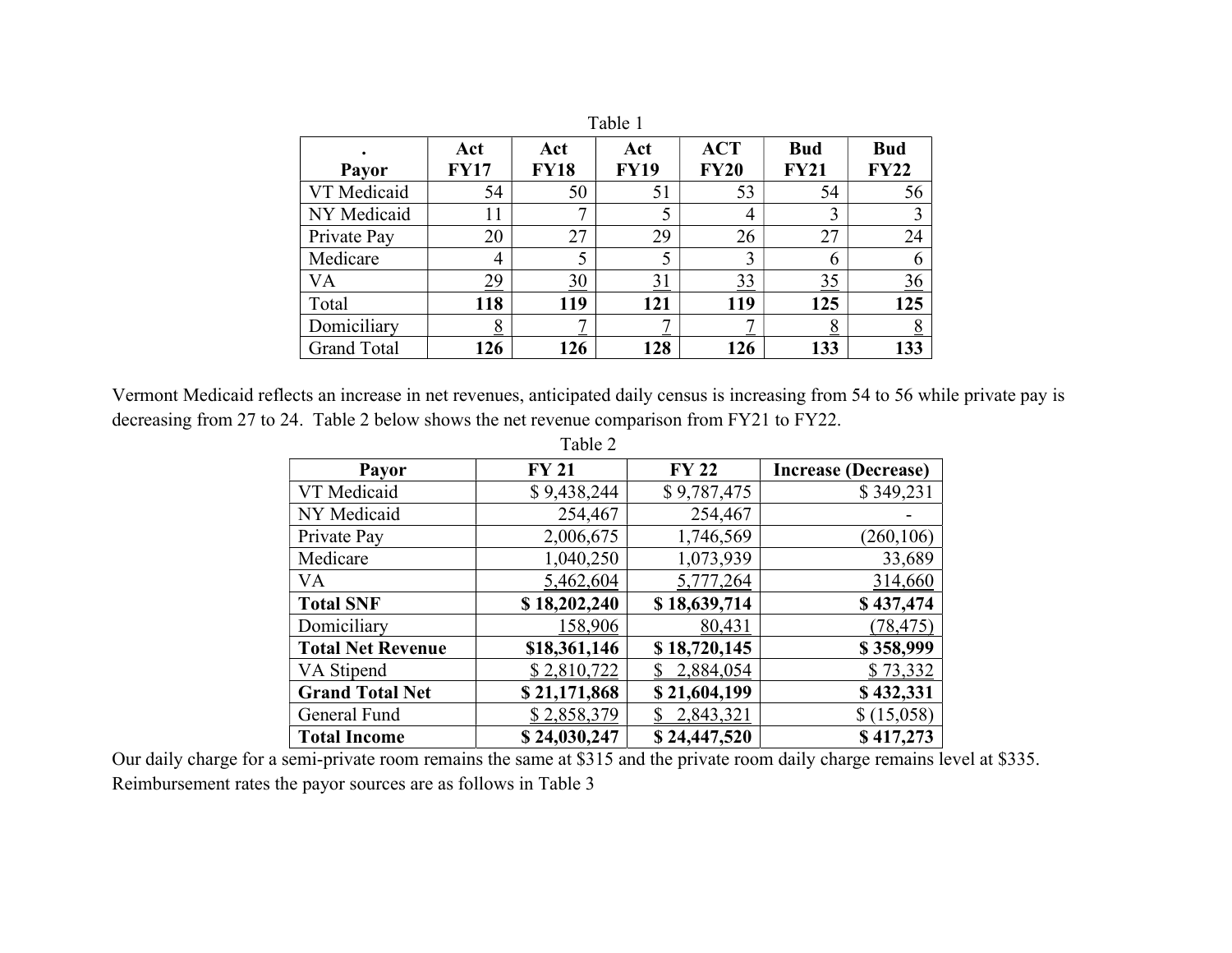| Table 3                 |               |  |
|-------------------------|---------------|--|
|                         | Reimbursement |  |
| Payor                   | Rate          |  |
| <b>Vermont Medicaid</b> | \$475.00      |  |
| New York Medicaid       | \$232.39      |  |
| Private Pay             | \$199.38      |  |
| Medicare                | \$475.00      |  |
| VA                      | \$439.67      |  |
| Domiciliary             | 55.09         |  |
| VA Stipend              | \$115.62      |  |
| Dom VA Stipend          | 49.91         |  |

Salary expense is budgeted for a net decrease of \$1,244,469 and a decrease in Benefits of \$53,192. Table 4 shows the changes in Salary Expense.

| Line item                | <b>Budget FY21</b> | <b>Budget FY22</b> | <b>Increase</b> |  |
|--------------------------|--------------------|--------------------|-----------------|--|
|                          |                    |                    | (Decrease)      |  |
| <b>Salaries</b>          | \$9,305,060        | \$9,302,670        | \$(2,390)       |  |
| Temp Employees           | 1,598,313          | 1,548,049          | (50, 234)       |  |
| Overtime                 | 661,042            | 778,202            | 117,160         |  |
| Shift Differential       | 299,225            | 173,913            | (125, 312)      |  |
| Market Factor            | 959,513            | 940,256            | (19,257)        |  |
| Vacancy Turnover         | (577, 569)         | (2,154,365)        | (1,576,796)     |  |
| <b>Personal Services</b> | (412,360)          |                    | 412,360         |  |
| <b>Total</b>             | \$11,833,224       | \$10,588,755       | \$(1,244,469)   |  |

# Table 4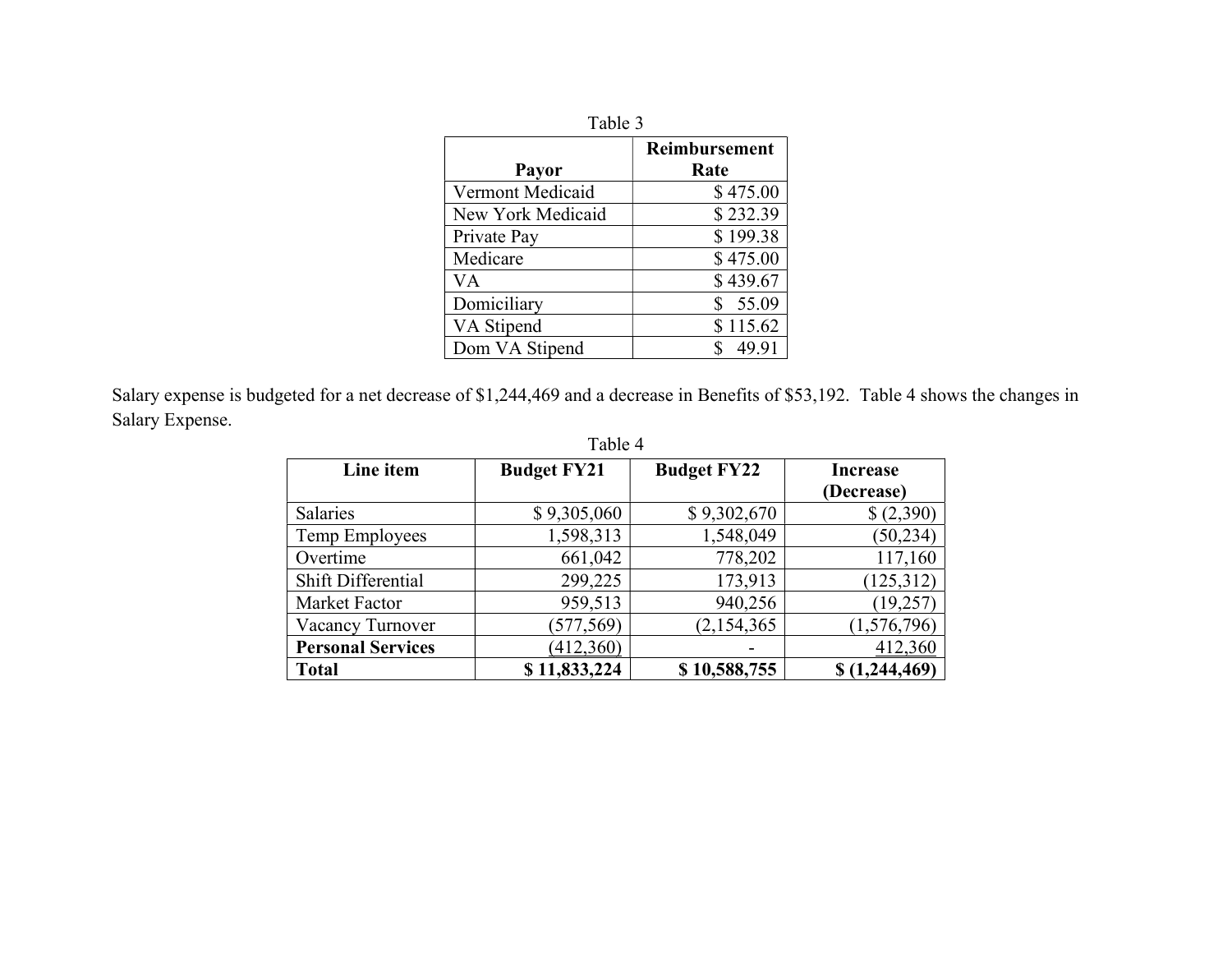Table 5 shows the changes in Benefit Expense.

| Line item             | <b>Budget FY21</b> | <b>Budget FY22</b> | <b>Increase</b> |
|-----------------------|--------------------|--------------------|-----------------|
|                       |                    |                    | (Decrease)      |
| <b>FICA</b>           | \$785,236          | \$783,584          | \$(1,652)       |
| Health Insurance      | 2,624,000          | 2,615,859          | (8,141)         |
| Retirement            | 2,120,863          | 2,171,639          | 50,776          |
| Dental                | 158,004            | 157,168            | (836)           |
| Life                  | 43,013             | 35,887             | (7,126)         |
| <b>LTD</b>            | 1,771              | 1,781              | 10              |
| EAP                   | 6,240              | 6,240              |                 |
| Workers' Compensation | 634,270            | 548,047            | (86, 223)       |
| Unemployment          | 60,000             | 60,000             |                 |
| Catamount Health      | 14,000             | 14,000             |                 |
| <b>Total</b>          | \$6,447,397        | \$6,394,205        | \$ (53,192)     |

Table 5

Non-Salary increases total \$1,714,934 and are summarized as follows:

- 1. Temporary Employment Agencies \$1,057,462
- 2. Physical Health/ $3^{rd}$  Party (\$336,236)
- 3. IT/Telecomm Services \$148,048
- 4. Rehab Services \$512,295
- 5. Single Audit Allocation \$9,800
- 6. Admin Services Fee \$79,765
- 7. Admin Misc \$99,631 (Feasibility study)
- 8. Insurances (\$17,195)
- 9. HR Allocation (\$2,754)
- 10. Dues \$14,850
- 11. Utilities (\$170,511)
- 12. Motor Vehicles \$9,000